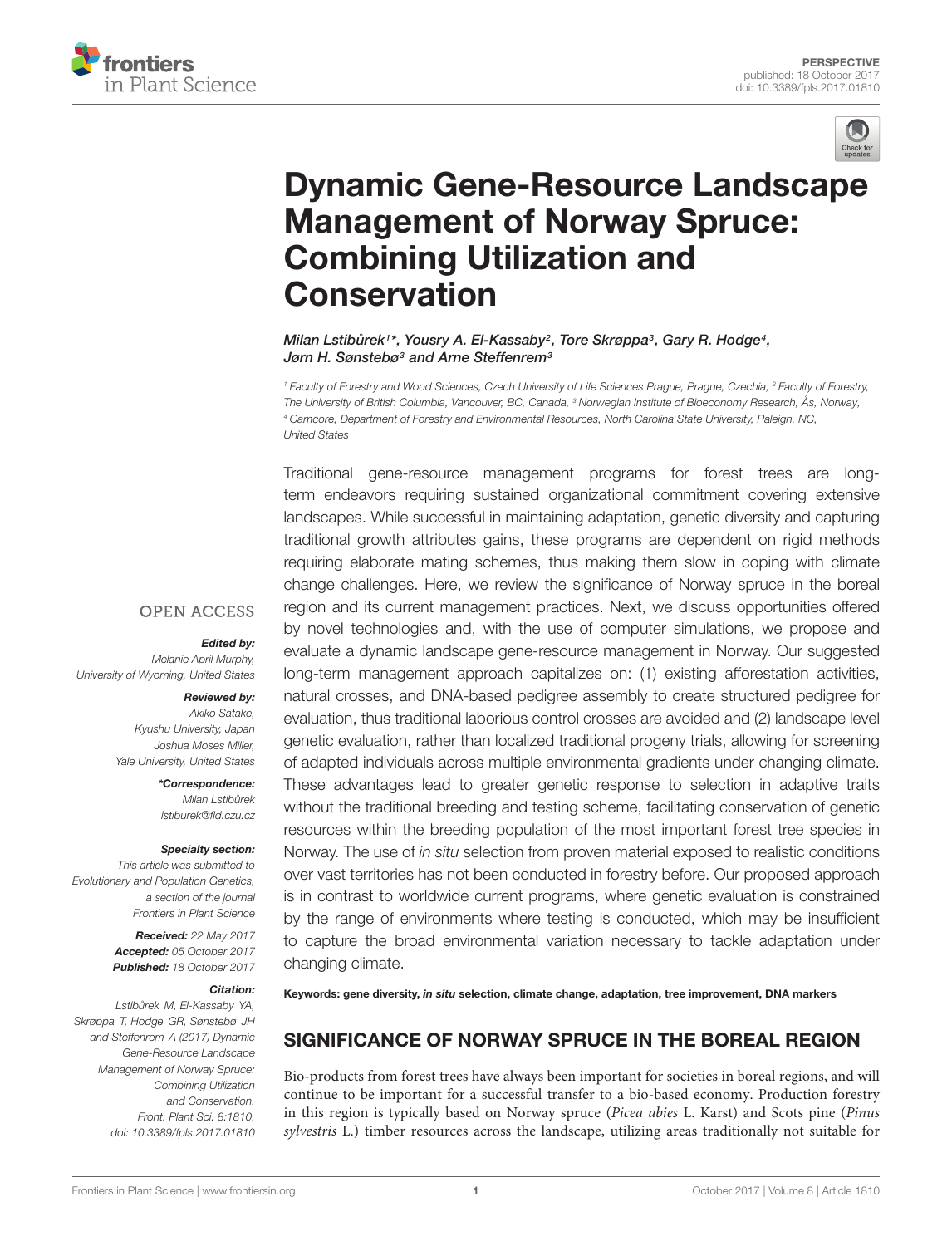effective production of other crops. The landscape delivers important ecosystem services, non-timber values, and is of fundamental importance for the biodiversity. Norway spruce is the most widespread and economically important conifer tree in Europe.

In Norway, regeneration of harvested forest sites is mainly done through planting with Norway spruce seedlings originating from conventional tree breeding programs. These programs follow a systematic recurrent selection breeding scheme, with long-term repeated cycles of selection, breeding and testing [\(White et al.,](#page-5-0) [2007\)](#page-5-0). The main goal of these programs is to deliver forest reproductive materials (FRM) with wide adaptability for meeting not only superior wood quality and productivity needs, but also unexpected contingencies such as biotic and abiotic threats exacerbated by climatic change [\(Edvardsen et al.,](#page-5-1) [2010;](#page-5-1) [Jansson et al.,](#page-5-2) [2016\)](#page-5-2). The development of FRM must satisfy multiple stakeholders, including forest owners, industrial enterprises, and societal needs for maximizing economic revenue,  $CO<sub>2</sub>$  sequestration, and adaptation to climate change that is progressing with unprecedented speed and magnitude. While forest tree species are very genetically diverse, they exhibit extensive phenotypic plasticity, thus the breadth and depth of FRM's genetic diversity are of vital importance for maintaining populations' evolutionary potential, a prerequisite for dealing with unforeseen contingencies [\(Alfaro et al.,](#page-5-3) [2014\)](#page-5-3). Both neutral and adaptive diversity of forest trees are spatially distributed across the landscape, so conservation planning, assessment, and monitoring of forest genetic resources (FGR) must take place at the same scale [\(Lefèvre et al.,](#page-5-4) [2013](#page-5-4) and references therein). Thus, a deliberate development and management of FGR are important to maintaining diverse ecosystems, species adaptive potential, and to safeguard the economy of the boreal region forest enterprise.

## EVOLUTIONARY PERSPECTIVES AND GENOMICS

The genetic structure of forest tree populations is influenced jointly by the effects of selection, mutation, migration and random genetic drift [\(Hartl and Clark,](#page-5-5) [2007\)](#page-5-5). Norway spruce reached its western distribution in Norway during the Holocene, with ancestry in an Eastern-European refugium near Moscow [\(Tollefsrud et al.,](#page-5-6) [2008\)](#page-5-6), and possibly a western but still unknown refugium [\(Parducci et al.,](#page-5-7) [2012a,](#page-5-7)[b\)](#page-5-8). Since their first settlements, humans have been influencing the genetic composition of forest tree species, but the major influence has been industrial wood consumption which led to a rationale for plantation forestry, i.e., trees became a plantation crop [\(Savill et al.,](#page-5-9) [1997;](#page-5-9) [Myking](#page-5-10) [et al.,](#page-5-10) [2016\)](#page-5-10). In Europe, extensive forest management has evolved in most countries and commercial tree species, such as Norway spruce, are major resources in the bio-economy.

Norway spruce's genome is the first sequenced conifer and is considered to be among the largest genomes of all organisms with 20–30 gigabases [\(Nystedt et al.,](#page-5-11) [2013\)](#page-5-11). The genome sequence revealed unprecedented complexity with highcopy repeat content and only a small functional component

(i.e., genes). Both the large complex genome size and the low density of genes make genome wide analyses of Norway spruce challenging. This required the development of genome reduction alternative methods for assessing their genome wide variation, including exome capture [\(Neves et al.,](#page-5-12) [2013\)](#page-5-12) as well as nonordered sequencing through genotyping by sequencing [\(Chen](#page-5-13) [et al.,](#page-5-13) [2013\)](#page-5-13). Along with the availability of the species genome sequence, these methods made it possible to conduct genome wide association analyses for inclusion in breeding programs [\(Ingvarsson and Street,](#page-5-14) [2011\)](#page-5-14).

## CURRENT MANAGEMENT OF NORWAY SPRUCE'S GENE RESOURCES

The first cycle of the Norwegian breeding program started in the 1970's with progeny testing of phenotypically selected trees (plus-trees,  $F_0$ ) from mature natural grown stands in Norway. Since then, about 3,500 plus-trees have been tested for performance of their progeny  $(F_1)$  in multiple field trials. Among the  $F_1$ , a superior population is selected as the basis for longterm breeding, structured in 23 sublines of approximately 50 individuals based on adaptive characteristics [\(Edvardsen et al.,](#page-5-1) [2010\)](#page-5-1). To minimize loss of genetic diversity, a balanced mating and selection scheme is proposed to ensure the representation of the founders in subsequent generations [\(Danell,](#page-5-15) [1991;](#page-5-15) [Haapanen](#page-5-16) [and Mikola,](#page-5-16) [2008\)](#page-5-16). Although Norway spruce is known for its high degree of phenotypic plasticity, it is susceptible to damages from frost events early in the growing season [\(Skrøppa and](#page-5-17) [Steffenrem,](#page-5-17) [2015;](#page-5-17) [Chen et al.,](#page-5-18) [2017\)](#page-5-18) which are predicted to become more frequent with climate change [\(Langvall,](#page-5-19) [2011\)](#page-5-19). Therefore, population adaptation to climate change is considered an important breeding objective, along with better growth rate and wood quality. Height growth is the backbone of initial selection as it is a proxy for fitness. The narrowsense heritability ( $h^2$ ) typically range from low (~0.15) for growth traits, intermediate (∼0.50) for quality traits, to high (>0.60) for adaptive traits such as phenology [\(Skrøppa and](#page-5-17) [Steffenrem,](#page-5-17) [2015;](#page-5-17) [Steffenrem et al.,](#page-5-20) [2016\)](#page-5-20). It should be stated, however, that the conventional breeding approaches are facing a multitude of limitations and challenges, mainly related to the organizational long-term financial commitment and the time required for completing one cycle of selection, breeding and testing. Thus, novel and innovative approaches are needed to assist in overcoming these limitations.

## OPPORTUNITIES OF NOVEL CONCEPTS AND TECHNOLOGIES

Forest tree breeding programs are historically influenced by advancements in agriculture, animal, and crop breeding [\(White](#page-5-0) [et al.,](#page-5-0) [2007\)](#page-5-0). Recently, the success of genomic selection (GS; [Meuwissen et al.,](#page-5-21) [2001\)](#page-5-21) in the dairy industry has generated great excitement in forest tree breeding community, primarily due to the opportunity to substantially reduce the breeding cycle time and increase selection differential, which potentially will increase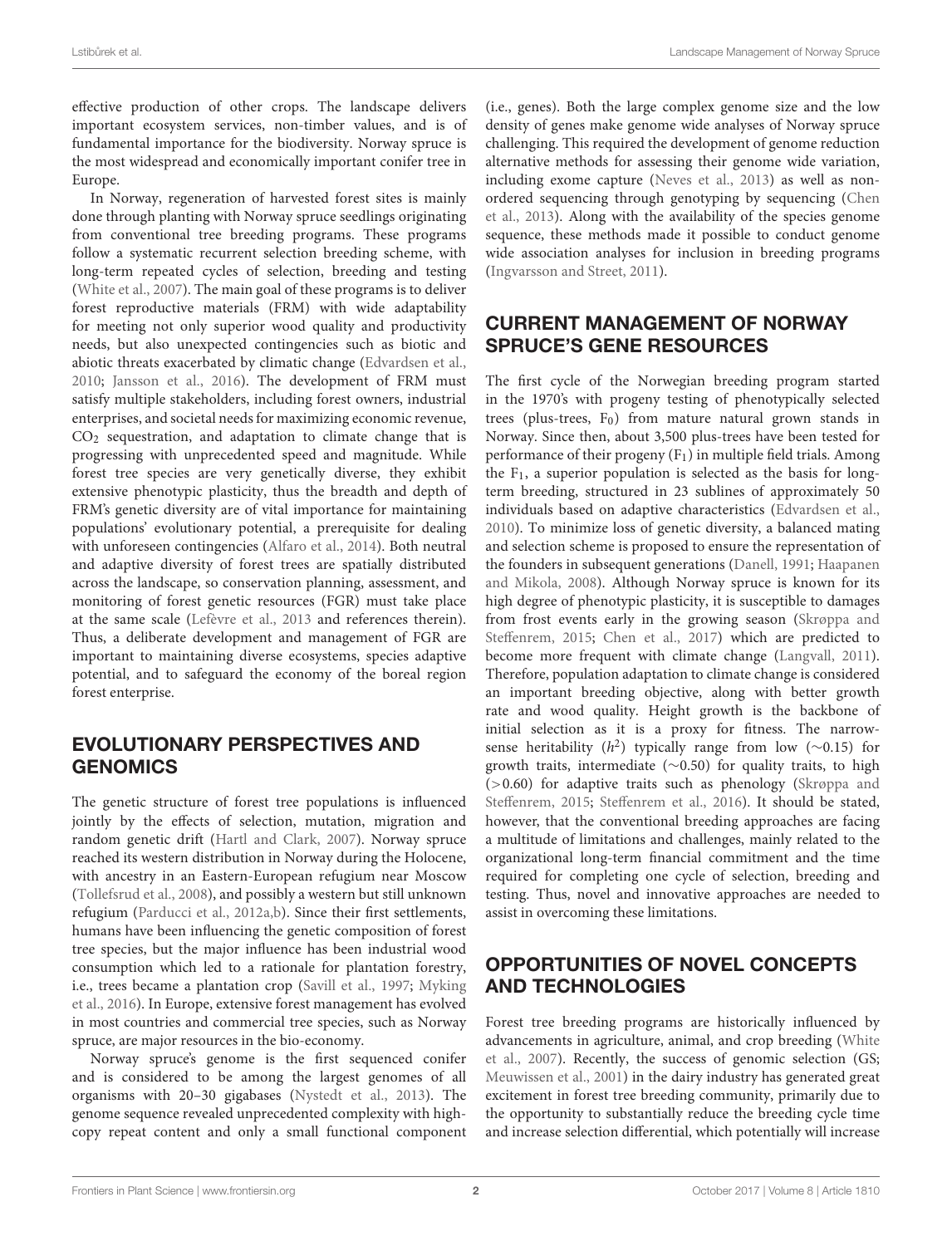the genetic gain per unit of time, effort, and cost [\(Grattapaglia](#page-5-22) [and Resende,](#page-5-22) [2011\)](#page-5-22). GS is based on a single major assumption, mainly the existence of linkage disequilibrium (LD) between genetic markers and the causal genes underlying target traits, thus members of the breeding population need to be genotyped for an exceedingly large number of markers to overcome the fast LD decay that is characteristic of outcrossing species such as forest trees (i.e., deep sequencing is required to secure LD between markers (SNPs) and causal genes). Most forestry target traits are complex in nature (i.e., follow Fisher's infinitesimal model), are expressed at advanced life stages, and are characterized by low heritability and pronounced genotype  $\times$  environment interaction, thus posing challenges to GS implementation. To overcome GS challenges, larger training populations and extensive marker densities are required [\(Hayes et al.,](#page-5-23) [2009\)](#page-5-23). Additionally, while GS has the potential to overcome some of the conventional breeding drawbacks, the fact that it is populationspecific requires multiple GS programs for different breeding zones / populations. Furthermore, the forestry production system of genetically improved stock is somewhat different from their agriculture counterparts, as foresters sometimes intentionally sacrifice gain for the maintenance of genetic diversity, needed for future selection cycles and securing adaptation in planted forests [\(Lindgren and Mullin,](#page-5-24) [1997\)](#page-5-24).

While the establishment, maintenance, and phenotyping of progeny test trials constitute a major cost in traditional breeding programs, the added costs associated with the existing tree improvement infrastructure and competence needed to support the program are hardly considered when these programs are financially evaluated. As an alternative to the conventional breeding approaches, [El-Kassaby and Lstiburek](#page-5-25) [\(2009\)](#page-5-25) introduced the concept of "Breeding-without-Breeding" (BwB) that avoids the dependency on structured pedigree and relies on simple field testing to attain genetic gains comparable to that captured from conventional programs. In their method, structured pedigree is assembled through paternity assignment rather than that created from conventional controlled crosses among the breeding population's parents. This is accomplished using a subset of highly polymorphic markers for fingerprinting offspring produced from random open-pollinated matings and the assembled pedigree is subsequently used in the genetic evaluation. Genetic evaluation is conducted using "standard" quantitative genetics analytical methods such as the REML-BLUP approach [\(Henderson,](#page-5-26) [1976\)](#page-5-26). This concept utility for estimating parental and offspring populations breeding values was demonstrated in western larch and the results were identical to those produced from conventional breeding method [\(El-Kassaby et al.,](#page-5-27) [2011\)](#page-5-27). To further reduce the cost, genotyping and phenotyping efforts are restricted to two groups of individuals representing a reduced set of top-tier individuals and a random sample of the testing population and this approach has produced results comparable to conventional breeding methods (Lstibůrek et al., [2015\)](#page-5-28). In conclusion, the BwB concept is thoroughly investigated and factors such as variable parental gametic contributions and pollen flow from external sources have been assessed and both genetic gain and diversity were sufficiently robust (Lstibůrek et al., [2011,](#page-5-29) [2012,](#page-5-30) [2015\)](#page-5-28).

Phenotyping of trees has been identified as a major bottleneck as it is costly and often tedious. The development of alternative fast and reasonably inexpensive phenotyping methods would be of great value to forest managers and tree breeders. Remote sensing techniques for estimation tree heights and canopy characteristics, such as airborne laser scanning (e.g., [Solberg et al.,](#page-5-31) [2006\)](#page-5-31) or 3D imagery [\(Birdal et al.,](#page-5-32) [2017\)](#page-5-32), have the potential to considerably reduce phenotyping costs. For example, a pilot study conducted by [Steffenrem et al.](#page-5-33) [\(2014\)](#page-5-33) has shown that a 3D digital surface model, obtained by unmanned aerial vehicle (UAV), subtracted from a terrain models obtained from laser scanning, can be used for progeny trials' tree height estimation even in rugged terrain. High resolution terrain models from laser scanning are now becoming available from regional mapping projects, thus more effective phenotyping of larger populations across wider environmental gradients is expected to further simplify attributes assessment.

# PERSPECTIVES ON THE LONG-TERM MANAGEMENT OF GENETIC **RESOURCES**

To increase the cost-efficiency of marker-based approaches to FGR management, [Muranty et al.](#page-5-34) [\(2014\)](#page-5-34) and others suggested scaling down the census size of the candidate populations while maintaining high genetic variability. We feel that this approach is contrary to the broader goal aiming at optimal gene resource management, and since we face unpredictable climate change and other risks, scaling up population sizes from current standards seems more appropriate. It is well understood that the likelihood of preserving rare alleles is proportional to the population size [\(Allendorf,](#page-5-35) [1986\)](#page-5-35), and such rare alleles may be important under future unknown climate or other contingency scenarios. Thus, significantly larger populations should be screened across multiple and wide environmental gradients. In this way, foresters would emphasize fitness value, and natural selection should be promoted (i.e., active in situ management strategy). Therefore, we propose to work with large populations, rely on natural crosses (and natural selection imposed through the reproduction and plantations' development), and then evaluate very large candidate populations on a landscape basis, rather than dealing with a limited number of progeny test trials. This is also compatible with the genotype  $\times$  environment interactions commonly observed in forest tree trials and the generally unpredictable effects of long-term selection on genetic covariance among multiple traits [\(Namkoong,](#page-5-36) [1979\)](#page-5-36).

# A NEW APPROACH: OVERVIEW

The proposed approach is summarized here, under the assumptions that four sublines will form the base for selection needed to establish a new seed orchard within a breeding zone in Norway. A subline is a subset of the breeding population managed independently from other subsets to minimize inbreeding and the build-up of coancestry. An identical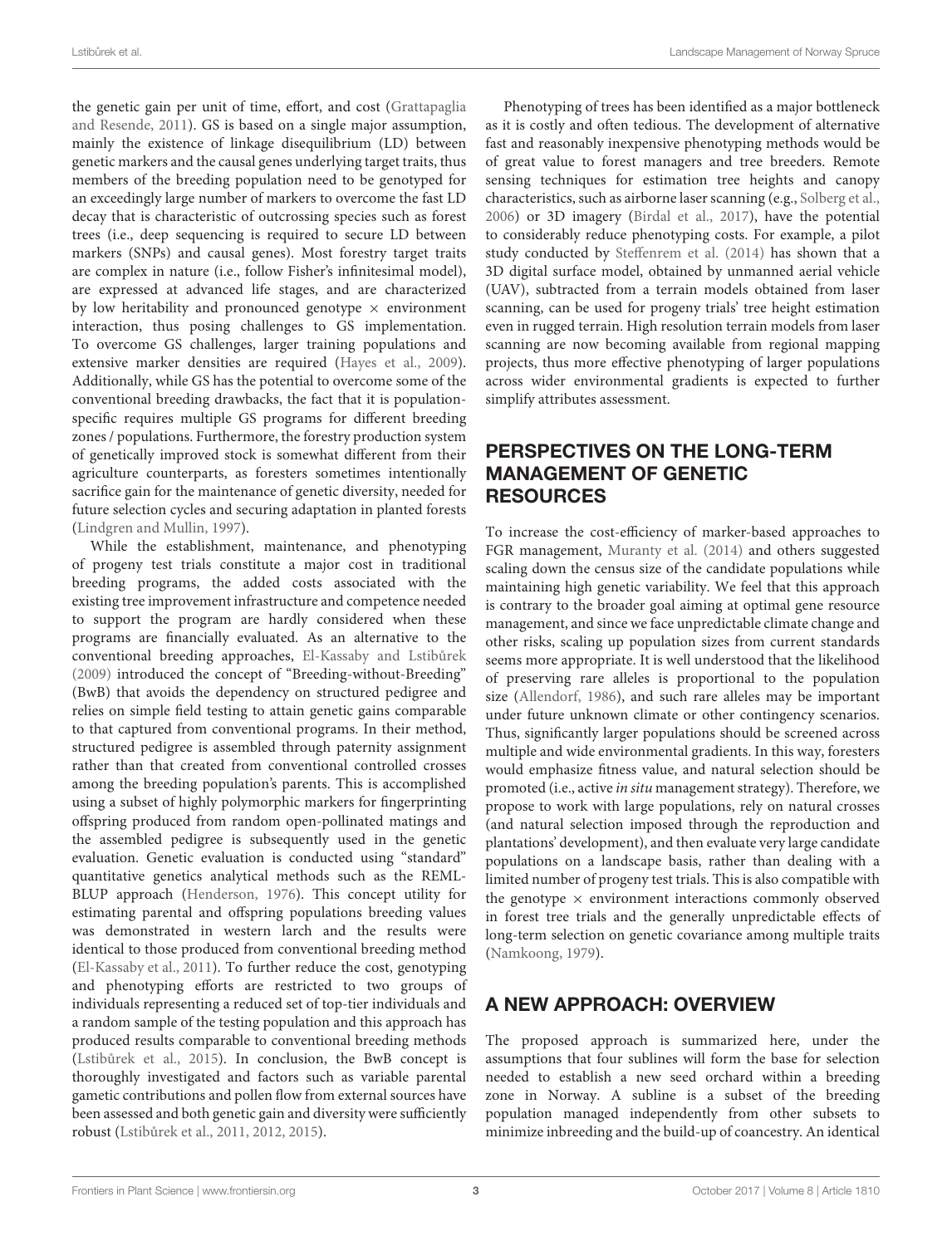approach would be followed in each of the four sublines for a given breeding zone.

For each subline, a breeding arboretum is established as a "breeding population." Following natural crossing (openpollination), conventional forest plantations are established from seed collected in the arboretum, and managed as regular commercial plantations. We assume that all the phenotyping, genetic evaluation and selection for the gene conservation and tree breeding program is performed in these plantations. A typical plantation of Norway spruce is assumed to be 3 hectares in size with 6,000 surviving trees when the plantation reaches an appropriate age for evaluation and selection. First, a Random subpopulation of size =  $N_R$  is measured (phenotyped) in the plantations. In this step, the breeder simply selects uniform, well-stocked sections of the plantations, and measures contiguous blocks of trees as in a normal progeny trial. Second, a very large population residing in established plantations is screened to identify a small Top Phenotype subpopulation of size =  $N<sub>T</sub>$ . Based on phenotypic assessment, these trees are the top candidates for selection. The idea is to use UAV to screen tens of thousands of trees and make an identification of candidates. Molecular marker analysis and pedigree reconstruction will be done on both  $N_R$  and  $N_T$  trees, respectively. Finally, all phenotypic data are utilized to estimate genetic values for all trees  $(N_R + N_T)$ , using the reconstructed pedigree data to estimate genetic variance components and calculate Best Linear Unbiased Predictions (BLUPs).

#### QUANTITATIVE EVALUATION OF THE PROPOSED APPROACH

Computer simulations were done to compare the genetic gain from the proposed approach with a conventional tree improvement program. All simulations were done following the approach presented by Lstibůrek et al. [\(2015\)](#page-5-28), which will be briefly summarized here. A timeline for the compared scenarios is given in **[Table 1](#page-3-0)**.

A single subline was modeled with constant population size of 50 individuals. The breeding objective was assumed to be height

<span id="page-3-0"></span>

|                           | <b>TABLE 1</b>   Timeline for the progress of a breeding cycle for the proposed BwB |
|---------------------------|-------------------------------------------------------------------------------------|
| and traditional strategy. |                                                                                     |

| Year     | <b>Activity</b>        | <b>BwB</b> strategy                | <b>Traditional strategy</b>                |
|----------|------------------------|------------------------------------|--------------------------------------------|
| $\Omega$ | Mating                 | $50\Omega \times$ open pollination | $259 \times 25\sigma$                      |
| 2        | Planting               | $1$ SITE = 6.000                   | 25 families                                |
|          |                        | 4 SITES $= 24.000$                 | 40 trees family <sup><math>-1</math></sup> |
|          |                        | $8$ SITES = 48,000                 | 4 progeny trials                           |
|          |                        | $30$ SITES = 180,000               | $\sim$ 4.000 trees                         |
| 17       | <b>Fvaluation</b>      | $N_{\rm B} = 1.800$                | 4.000 trees                                |
|          |                        | $N_{\rm T} = 600$                  | (minus mortality)                          |
|          | Selection from subline | 5 for a seed orchard               |                                            |
|          |                        | 20 for the breeding arboretum      |                                            |
|          |                        |                                    |                                            |

This makes the population for one of the four sublines within breeding zone. Total numbers of trees in the BwB experiments ( $N_{BwB}$ ) are given for 1, 4, 8 and 30 sites.  $N_R$  and  $N_T$  is the random and top phenotype subpopulations, respectively.

growth at 15 years, and we assumed typical genetic parameters for *P. abies* in Norway ( $h^2 = 0.15$ , with dominance variance and additive by environment interaction variance both assumed to be equal to one half of the additive genetic variance).

For the proposed BwB strategy, natural open-pollinated mating between the sub-line**'s** 50 parents was assumed with the actual variable gametic contributions typical for Norway spruce (J. Sønstebø, personal communication, Norwegian Institute of Bioeconomy Research, 2017). The Random subpopulation was held to a constant size  $N_R = 1,800$  distributed evenly across all test sites (i.e., plantations of 6,000 trees), with the number of test sites ranging from  $N<sub>STES</sub> = 1$  to 30. Thus, the total number of trees in the experiment  $N_{BwB}$  was  $N_{SITES} \times 6,000$ . The Top Phenotype subpopulation was also held to a constant size of  $N_T = 600$ , distributed across test sites, wherever the best phenotypes were found. Subpopulation sizes of  $N_R = 1,800$  and  $N_T = 600$  resulted in sufficient genetic gains from selection across varying sizes of  $N_{\text{BwB}}$ , and for different sizes of the selected population, while minimizing costs associated with collecting phenotypic data and lab genotyping.

For a comparison with the BwB strategy, we assumed a conventional tree improvement program with full-sib crosses (FS). Under the FS scheme, 25 FS (i.e., single-pair mating) were generated among the 50 parents with 160 trees per each full-sib family. Progeny trials were established across 4 sites within the breeding zone (40 trees per family per site). The total number of trees in the experiment was 4,000.

For both the BwB and the FS strategy, simulated phenotypic and genetic data was generated using the assumed genetic parameters. Genetic evaluation was conducted using a REML & BLUP analysis with ASReml software [\(Gilmour et al.,](#page-5-37) [2009\)](#page-5-37) with the animal model (i.e., an individual tree model). The full linear model included additive genetic effects, additive by environment effects, and dominance genetic effects.

Following the genetic evaluation, selection of the top offspring was done for a seed orchard with  $N_e$  (effective population  $size) = 20$  unrelated parents, and a next-generation breeding arboretum of 80 unrelated selections. With four sublines in a breeding zone, this meant that from a given subline, we made  $N_e = 5$  unrelated selections for the seed orchard, and  $N_e = 20$ unrelated selections for the breeding arboretum. Selection of the best set of offspring for these new populations was done using a linear optimization algorithm which is fully described in [Lstiburek et al.](#page-5-28) [\(2015\)](#page-5-28). This algorithm maximizes the genetic gain from selection for a given  $N_e$ , while ensuring that there is no relatedness among the selected trees (to avoid the impact of inbreeding depression on adaptive and other traits).

Based on simulation results (**[Figure 1](#page-4-0)**), we believe the proposed BwB approach is very competitive to the traditional forest tree selective breeding programs. For example, for the Seed Orchard population, gain from the BwB approach surpasses conventional programs with  $N<sub>SITES</sub> > 6$ . The BwB strategy requires a Random subpopulation of 1,800 trees (evenly distributed across 6 or more commercial plantations) to be phenotyped and genotyped. An additional 600 Top Phenotype trees are identified by cost-effective UAV, and these trees are also phenotyped and genotyped. This approach will produce genetic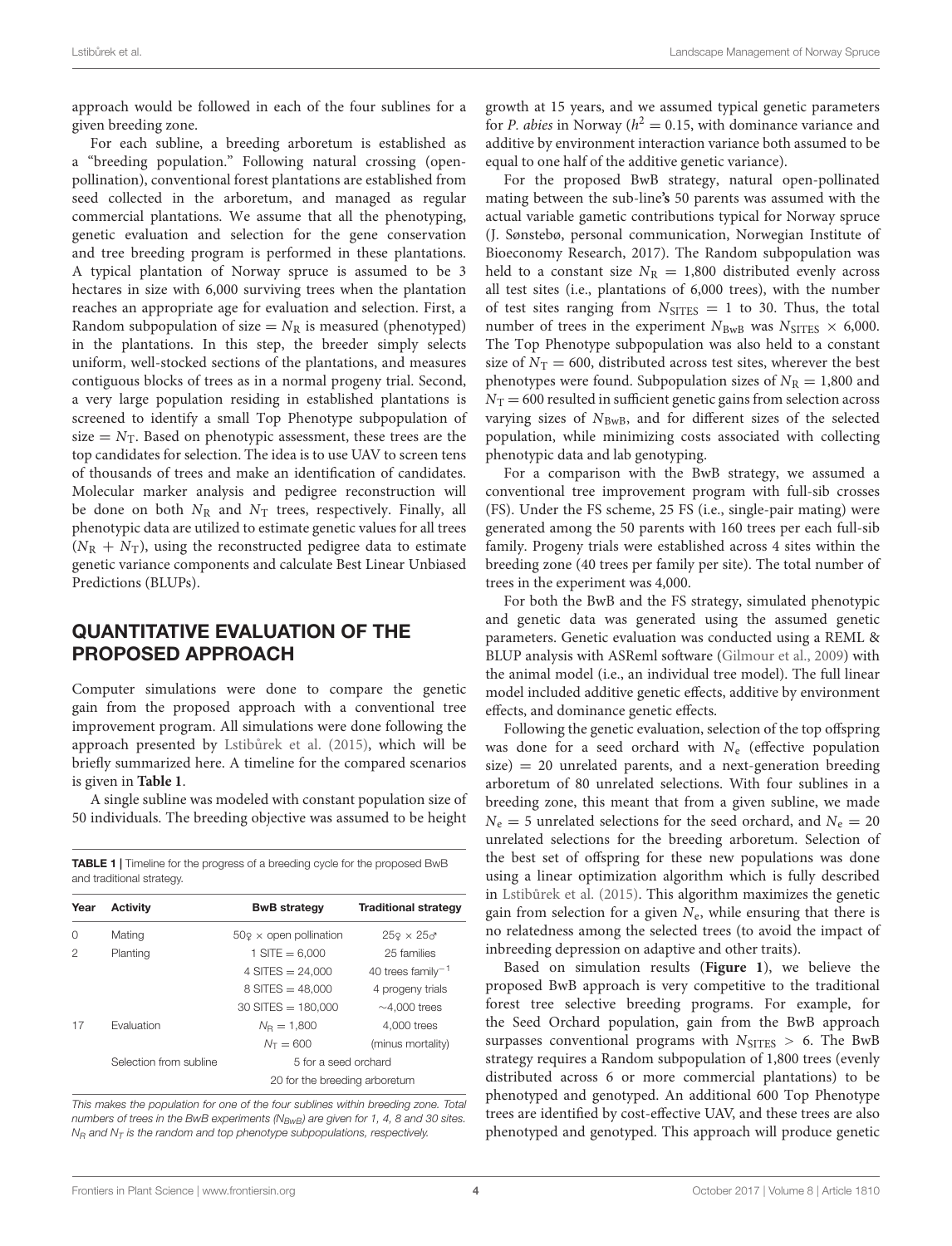

<span id="page-4-0"></span>strategy (N<sub>BwB</sub>). Blue and red lines refer to gains for the Seed Orchard ( $N_e$  = 20) and Breeding Arboretum ( $N_e$  = 80), respectively, developed from four sublines for a given breeding zone. Dotted lines depict the corresponding  $\Delta G$  for a conventional full-sib breeding strategy.

gains greater than or equal to conventional breeding approaches, and could be more resource efficient due to reduced cost and time components.

We further investigated the sensitivity of  $\Delta G$  with respect to the key parameters in the current study. Significant incremental response to selection of the BwB strategy was observed for the studied values of  $N_{\text{BwB}}$  (**[Figure 1](#page-4-0)**). A *t*-test was conducted to compare genetic response to selection between the two respective strategies, i.e., BwB and conventional full-sib strategy at each value of  $N_{\text{BwB}}$ . All differences were statistically significant  $(P \le 0.0001)$ , except for the respective gains for the arboretum population at  $N_{\text{BwB}} = 8$ . As [Lstiburek et al.](#page-5-28) [\(2015\)](#page-5-28) highlighted, both strategies produce moderately high correlation of the true and predicted genetic values for progeny selection. Thus, the observed advantage of the BwB (larger  $N_{\text{BwB}}$ ) over the full-sib alternative is due to the larger within-family selection intensity (larger size of the candidate population). Results were robust to additional increments in  $N_R$ , as the current size of 1,800 was sufficient to variance decomposition and prediction of the respective mid-parental additive genetic values, thus further increase in the  $N_R$  parameter produced non-significant  $\Delta G$  of the BwB strategy (data not shown). Lstibůrek et al. [\(2015\)](#page-5-28) provide further theoretical discussion on the topic and on the sensitivity of the BwB scenario to additional parameters.

### CONCLUSION AND FUTURE PERSPECTIVES

The main features of the proposed gene-resource management could be highlighted as: (1) natural open-pollinated crosses,

thus natural selection is targeted at adaptive traits, (2) genetic testing, screening, and evaluation are performed on the landscape level, recognizing the importance of adaptive traits and their interaction with environmental effects and their spatial and temporal change, (3) selection optimally utilizing available information, highlighting the importance of genetic diversity, yet providing sufficient genetic gains in productive traits mainly due to the expansion of the candidate population, thus increasing the within-family selection intensity, and (4) the strategy is logistically simple and reduces complex and expensive operations (i.e., avoidance of control crosses and establishment of field trials). After selections, the forest plantations will be managed for production of timber until the economic rotation age is attained, and therefore remain as a possible base for new selections and reservoirs of genetic variability for at least 50 additional years.

We believe that once high-density SNP chips for Norway spruce become available, combined with further genotyping cost reductions, it will be possible to replace (within the identical BwB approach) the BLUP-based evaluation by the genomic (GBLUP) alternative (utilizing the realized relationships). This could further enhance the BwB gains due to: (1) accounting for historical relationships, (2) more efficient separation of non-additive genetic variance components, and (3) utilization of the Mendelian sampling term [\(El-Dien](#page-5-38) [et al.,](#page-5-38) [2016\)](#page-5-38), while still maintaining the same benefits of the BwB.

The proposed approach could be applicable to any species world-wide, where the adaptive response to climate change is becoming a critical component to human population growth (wood demand) and where resources to implement traditional breeding are limited.

#### AUTHOR CONTRIBUTIONS

ML and AS conceived the project and supervised the manuscript. ML, YE-K, TS, GH, JS, and AS drafted the manuscript and contributed to discussions. ML and AS conducted computer simulations.

#### FUNDING

The study was financed by the Norwegian Genetic Resource Centre and The Norwegian Research Council (proj. no. 216050, "SustBreed"). ML was supported by grant "EXTEMIT – K", no. CZ.02.1.01/0.0/0.0/15\_003/0000433 financed by OP RDE. GH was supported by Camcore, Department of Forestry & Environmental Resources, NC State University.

#### ACKNOWLEDGMENTS

Thanks to Harald Kvaalen, Tor Myking, and Svein Solberg (NIBIO) for discussions relevant for developing the concept; the Norwegian Forest Seed Center for providing breeding data and scenarios from the Norwegian breeding program.